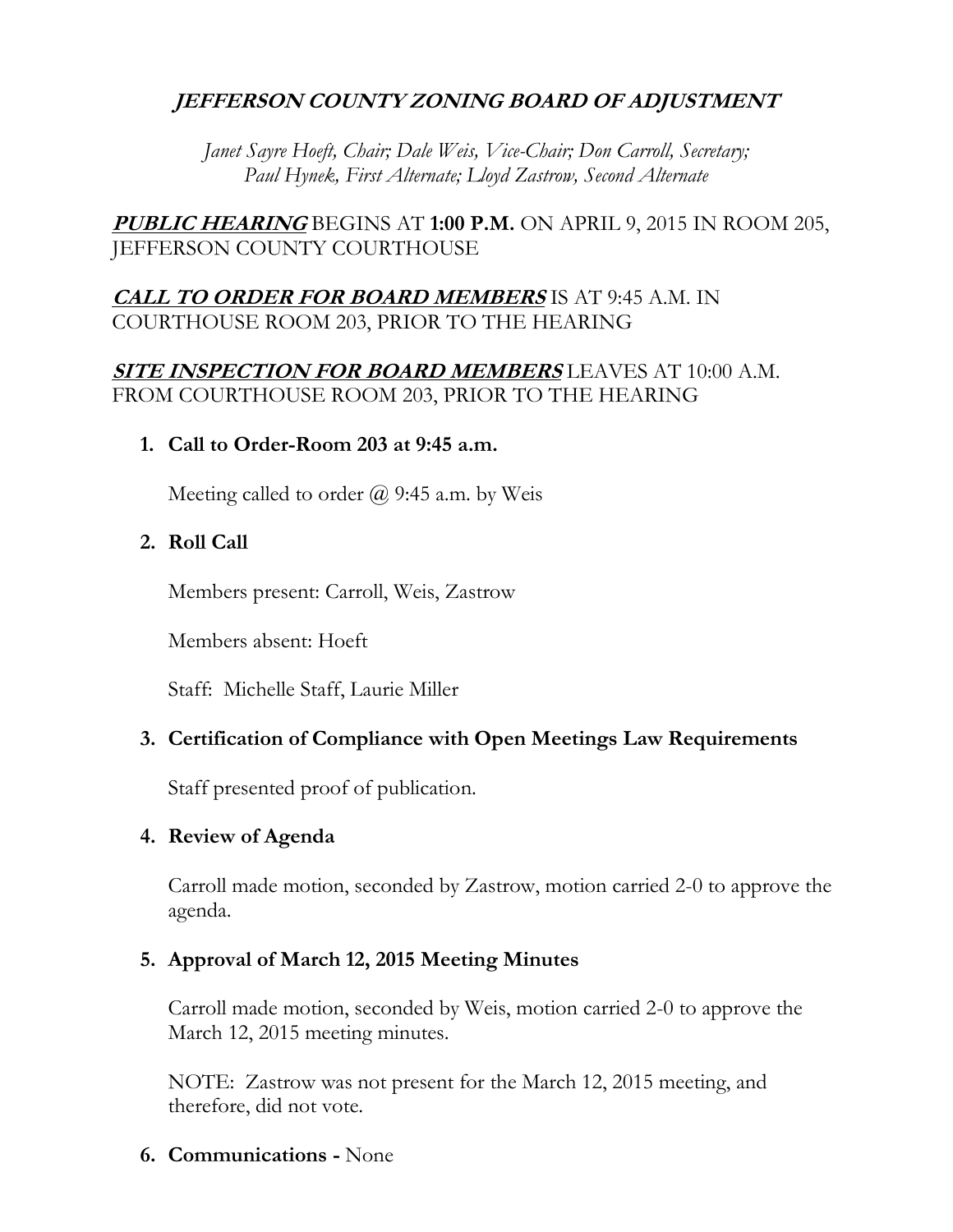**7. Site Inspections – Beginning at 10:00 a.m. and Leaving from Room 203** V1450-15 – Fred & Mary Benkert, **N2730 Mehring Rd,** Town of Hebron V1444-15 – Judy Leikness, **N2903 County Road J,** Town of Oakland V1447-15 – Judy Leikness, **N2903 County Road J,** Town of Oakland V1451-15 – Philip & Deanna Battist/Battist Farms Inc Property, **W9352 County Road B,** Town of Lake Mills V1452-15 – Wes Tennyson/Wesley Tennyson & Steven Beilke Property, **W6394 County Road A,** Town of Milford

## **8. Public Hearing – Beginning at 1:00 p.m. in Room 205**

Meeting called to order  $(a)$  1:00 p.m. by Weis

Members present: Carroll, Weis, Zastrow

Members absent: Hoeft

Staff: Michelle Staff, Laurie Miller

# **9. Explanation of Process by Board of Adjustment Chair**

The following was read into the record by Carroll:

# **NOTICE OF PUBLIC HEARING JEFFERSON COUNTY ZONING BOARD OF ADJUSTMENT**

**NOTICE IS HEREBY GIVEN** that the Jefferson County Zoning Board of Adjustment will conduct a public hearing at 1:00 p.m. on Thursday, April 9, 2015 in Room 205 of the Jefferson County Courthouse, Jefferson, Wisconsin. Matters to be heard are applications for variance from terms of the Jefferson County Zoning Ordinance and Jefferson County Floodplain Ordinance. No variance may be granted which would have the effect of allowing in any district a use not permitted in that district. No variance may be granted which would have the effect of allowing a use of land or property which would violate state laws or administrative rules. Subject to the above limitations, variances may be granted where strict enforcement of the terms of the ordinance results in an unnecessary hardship and where a variance in the standards will allow the spirit of the ordinance to be observed, substantial justice to be accomplished and the public interest not violated. Based upon the findings of fact, the Board of Adjustment must conclude that: 1) Unnecessary hardship is present in that a literal enforcement of the terms of the ordinance would unreasonably prevent the owner from using the property for a permitted purpose or would render conformity with such restrictions unnecessarily burdensome; 2) The hardship is due to unique physical limitations of the property rather than circumstances of the applicant; 3) The variance will not be contrary to the public interest as expressed by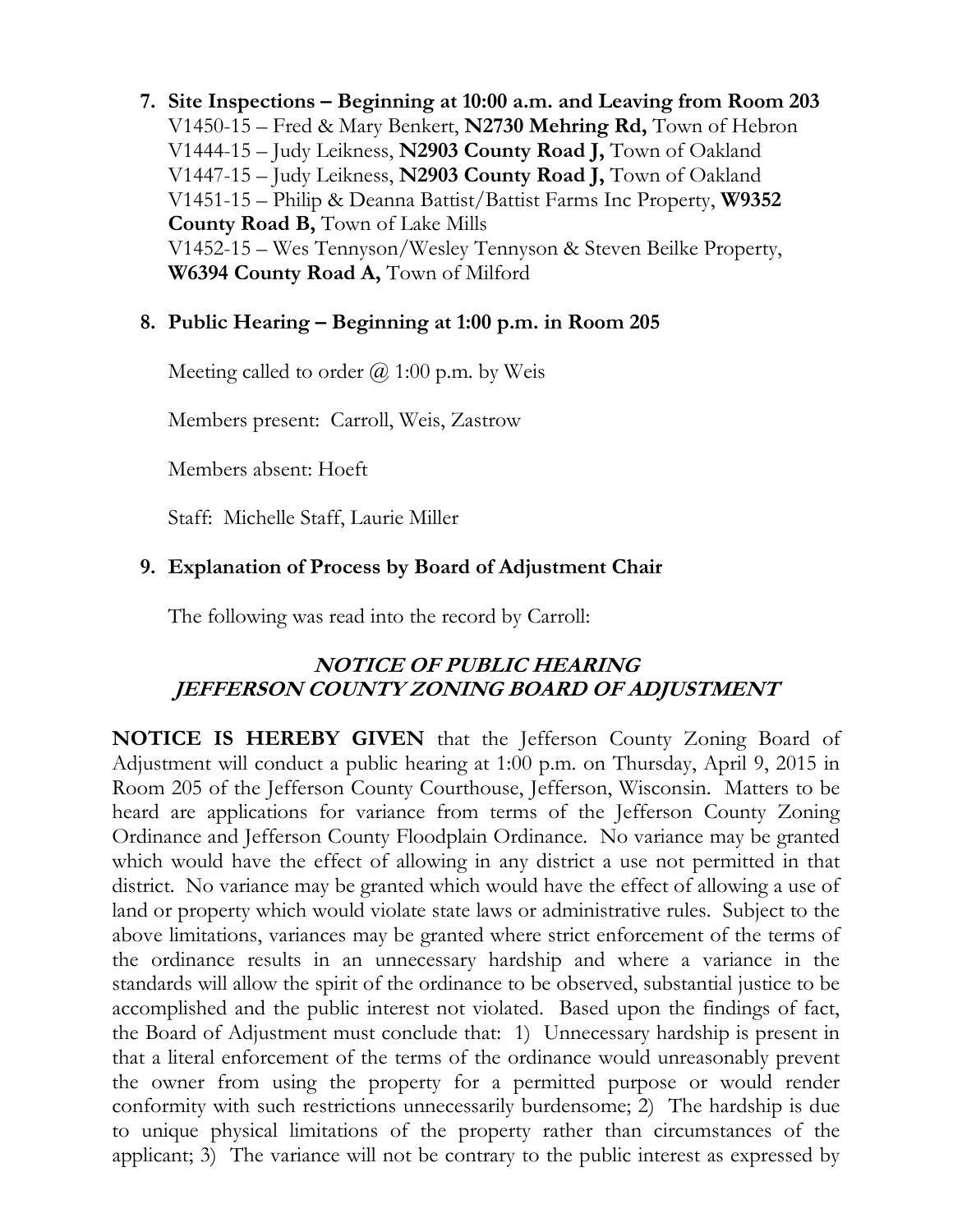the purpose and intent of the zoning ordinance. **PETITIONERS, OR THEIR REPRESENTATIVES, SHALL BE PRESENT.** There may be site inspections prior to public hearing which any interested parties may attend; decisions shall be rendered after public hearing on the following:

**V1444-15 – Judy Leikness:** Variance from Sec. 11.09(c) of the Jefferson County Zoning Ordinance to exceed 50% of the structural members and allow expansion of the footprint of the house at **N2903 County Road J** in the Town of Oakland**.** The property is on PIN 022-0613-3511-000 (0.25 Acre) and is zoned A-1, Exclusive Agricultural.

Randy Mayer presented the petition on behalf of Judy Leikness. He stated they would like to build over the top of the porch to the east. Unless he opened up all the walls, he does not know structurally the extent of work needing to be done. He explained the modifications to the house being proposed, and went on to explain the three criteria needed for variance.

There were no questions or comments in favor of the petition. Judy Bennett, the property owners to the north of this property, had concerns about the improvements and how close it was to the boundary line. She stated that she could not find the survey markers, and cannot tell where the property line is. Ms. Bennett also had concerns about the deck being proposed.

Weis commented on the survey and when it was done. Ms. Bennett again stated she had a concern about where the survey markers are. Mayer stated that there was one in the highway, and the survey noted the ROW. Weis asked the petitioner with the new trusses proposed, was the setback from the overhang. Mayer explained.

Staff report was given by Staff. She commented on the survey, and noted that a concerned property owner can hire their own surveyor. Staff explained nonconforming, and stated that if the work being done was <50%, a permit can be issued. If it is >50%, permits cannot be issued, and, therefore, it has to go before the board. She noted that the expansion was on the second story, there may be additional structural work, and they would be exceeding 50%. Staff also commented on the lean-to type structure, and asked the petitioner what was going to be done with it. Mayer explained they will be removing the trusses and changing the pitch, and then shingling. Staff questioned the foundation in that area. Petitioner explained. Staff noted that the only permit on file was for the septic. Weis questioned the petitioner on the use of that section of the home. Petitioner stated it was a bathroom and housed the utilities.

It was noted by Weis that there was a town response in the file.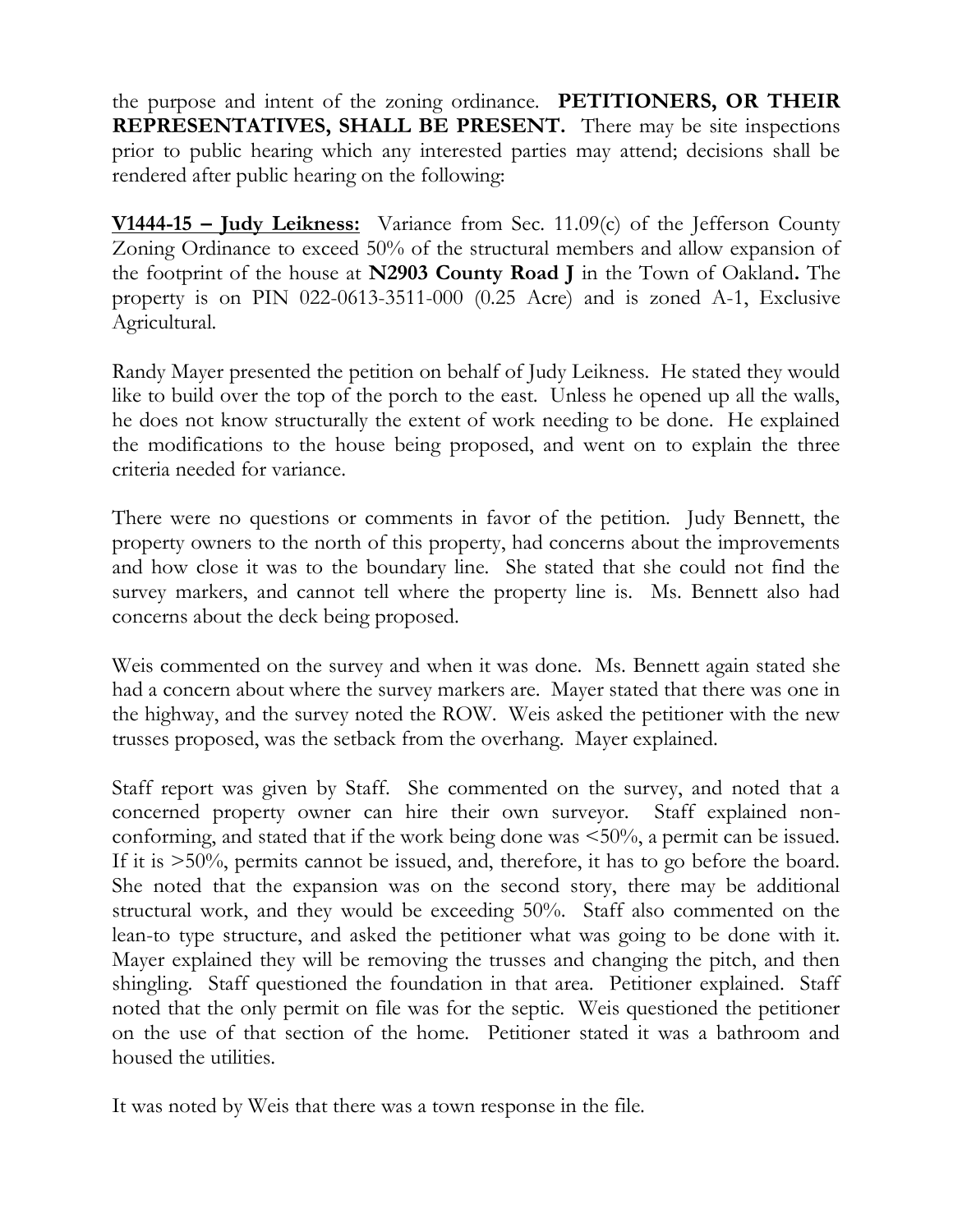There was also a note in the file from the Highway Department which was read by Weis which indicated they had no problem with the deck as long as it was parallel with the house and no closer to the roads.

**V1447-15 - Judy Leikness:** Variance from Sec. 11.07(d)2 of the Jefferson County Zoning Ordinance to construct a deck at less than the required right-of-way and centerline setbacks to CTH C. The site is at **N2903 County Road J** in the Town of Oakland on PIN 022-0613-3511-000 (0.25 Acre) in an A-1, Exclusive Agricultural zone.

Randy Mayer presented the petition. He asked for clarification on the Highway Department's response. Staff explained that the highway's response is a recommendation which the Board can take into consideration when making their decision.

Mayer explained the proposed deck and questioned if they could have a concrete stoop. He noted that the petitioner may be inclined to withdraw this request as long as they could have a concrete stoop. Carroll made comment on their being no intrusion. Staff stated they would be allowed reasonable access. Weis questioned the setbacks shown on the survey and the Highway Department's comments. There was a discussion between Weis and Staff on the setbacks.

There were no questions or comments in favor or opposition of the petition.

**V1450-15 – Fred & Mary Benkert:** Variance from Sec. 11.04(f)6. Minimum Yards of the Jefferson County Zoning Ordinance to sanction reduction of the minimum 20 foot setback required in an A-1 Exclusive Agricultural zone at **N2730 Mehring Road**. The site is on PIN 010-0615-3611-000 (40.65 Acres) in the Town of Hebron.

Fred Benkert presented his petition. He gave the background on the property, and note the building had previous variance approval. NRCS surveyed the property, and the building was placed off that survey. The new survey shows the building is over the east lot line. They have been to court on this issue, and the judge ordered the sale of 5' on the east side

There were no questions or comments in favor or opposition of the petition. Weis noted there were court documents and a survey in the file.

There was a town response in the file which was read into the record by Weis, which was denied. They felt the land owner had a responsibility to know where the property lines before erecting a building are and did not want to set a precedent.

Weis read a letter from Judge Hue into the record. Weis also noted there was a copy of the judgement in the file.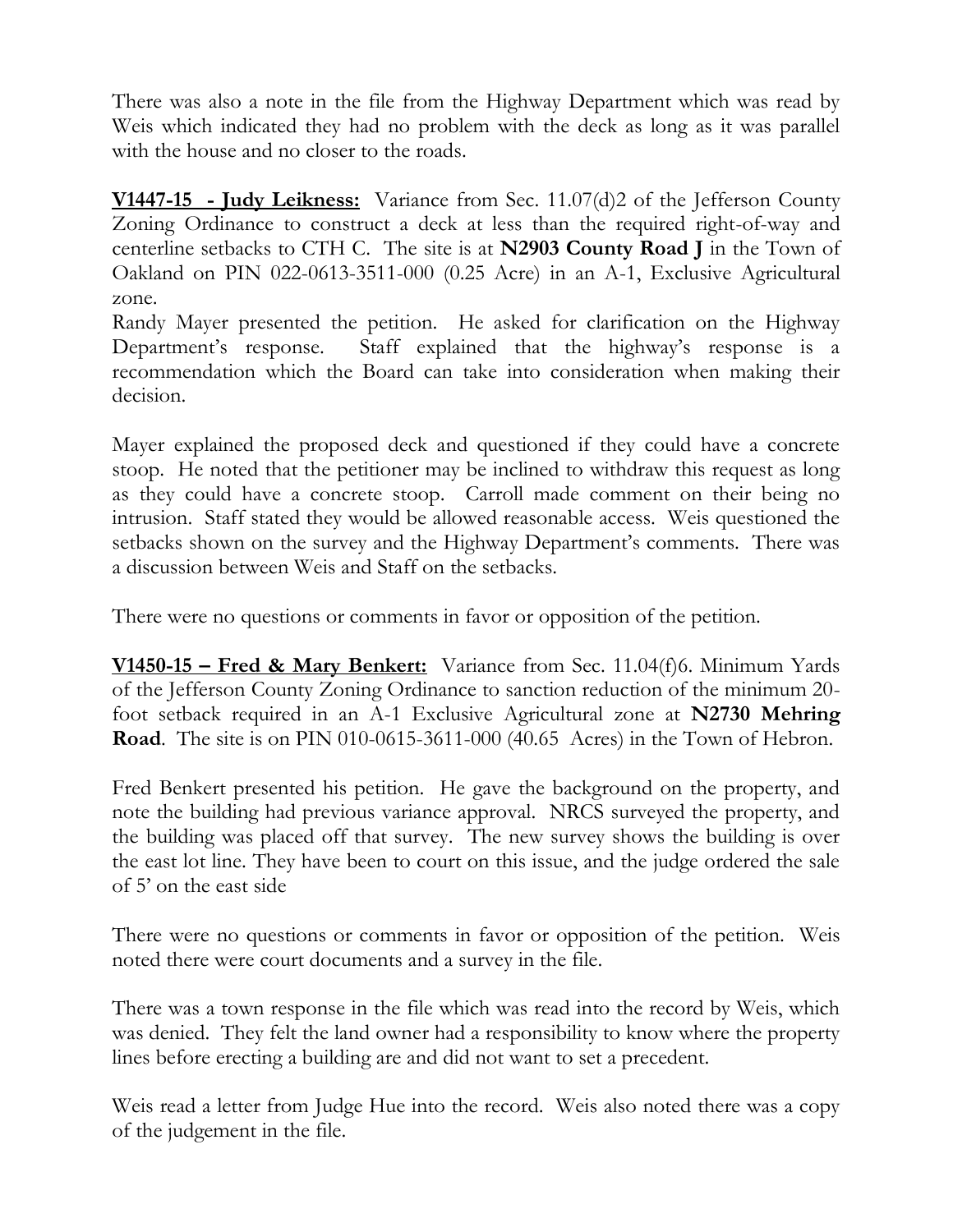Carroll asked the petitioner who created this hardship. Petitioner stated it was his responsibility and that he should have had a survey done. Carroll noted the three criteria requirements.

Staff report was given by Staff. She explained the previous variance approval for the placement of the structure within the 100' strip of land. The property is in a NRCS Program who did a wetland delineation which portrayed the lot line in a different location. Staff went on to explain the wetlands on the property. She noted the permit was issued with a setback of 22' to the lot line. The survey submitted showed the building was over the lot line, and a violation letter was sent to the petitioner. Staff explained the court case and testimony given. She also explained the adjacent property and the conditional use requirements regarding manure management.

Weis questioned the placement of the structure in the 100' strip. The petitioner explained. Weis commented that it was close to 25' to 30' over the required setback. Weis questioned the road setback. Staff stated that was OK and further explained setbacks. Weis questioned the wetlands. Staff explained the wetland issue. There was a discussion on the NRCS wetland delineation. Zastrow questioned the 5' sale of land the court ordered. Petitioner stated yes, the survey is done and they now own it. Carroll commented on the NRCS survey/wetland delineation. Petitioner explained.

Roy Schmidt commented that NRCS created the hardship and laid out the lines, and some liability should go to who issued the permit. Staff commented the permit was issued based on the information provided. Weis asked staff for a copy of the NRCS survey/document.

There was a small break from this petition for Staff to get a copy of the NRCS information provided with the permit.\*\*\*

**V1451-15 – Philip & Deanana Battist/Battist Farms Inc. Property:** Variance from Sec. 11.07(d) Highway Setback Requirements of the Jefferson County Zoning Ordinance to reduce the required setback from County Road B centerline and rightof-way, a Class C, Major Collector Highway, for a swimming pool at **W9352 County Road B** in the Town of Lake Mills. The site is on PIN 018-0713-0744-000 (36.616 Acres) in an A-1, Exclusive Agricultural zone.

Philip Battist presented the petition. Deanana Battist was also present. Mr. Battist explained the petition and its placement due to the septic location, cow pastures, safety concerns with the farm operation, and stray voltage problems.

There were no questions or comments in favor or opposition of the petition. Staff report was given by Staff. She noted the setback requirements and that the house was constructed in 1998. The property has approximately 110 acres.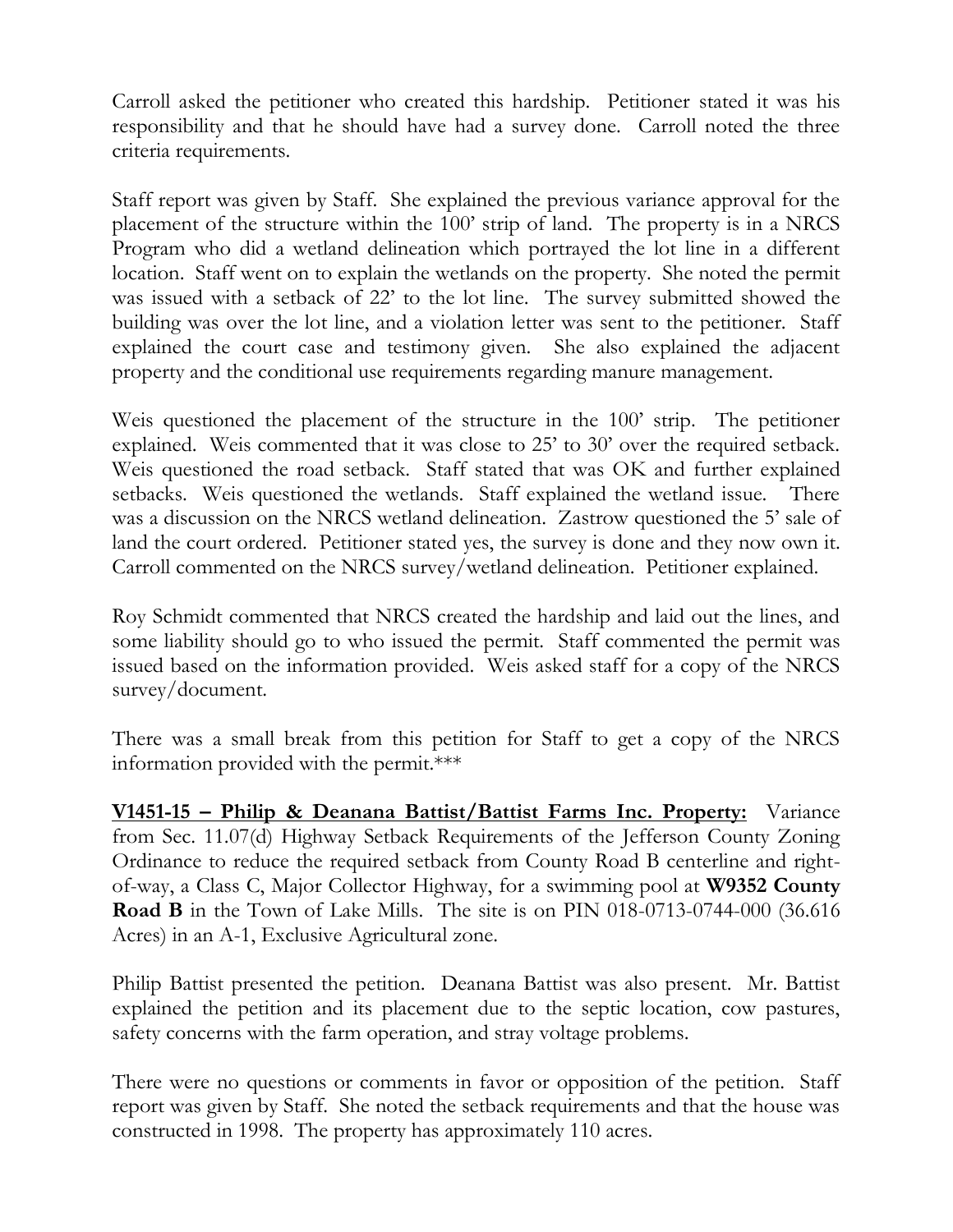There was a town response in the file approving the petition provided they follow all POWTS regulations, which was read into the record by Weis.

Carroll questioned if this was an above-ground pool. Mr. Battist stated that was correct.

\*\*\*The Board picked up where they left off from the Benkert petition. Staff provided the Board with the NRCS information and permit issued. There was a discussion at the table with the Board and Staff regarding this information. There was a continued discussion with Weis and the petitioner regarding the NRCS map. Staff noted the size of the building was shown on the permit. Weis noted the square footage for the record.

**V1452-15 – Wes Tennyson/Wesley Tennyson and Steven Beilke Property:** Variance from Sec. 11.09 Nonconforming Uses, Structures and Lots of the Jefferson County Zoning Ordinance for a modification to the building at **W6394 County Road A** over 50% of its structural members**.** Variance from the Jefferson County Floodplain Ordinance, 14:3.0 – Floodway District, including but not limited to 14:3.3 Standards for Development in Floodway Areas (1) General and (2) Structures. This structure is on PIN 020-0714-0432-001 (0.41 Acre) in a Community zone in the Town of Milford.

Wes Tennyson presented his petition. He wants to remove the damaged cement block and replace the roof. He explained the three criteria that need to be met for variance approval.

There were no questions or comments in favor of the petition. Roy Schmidt, adjoining property owner, stated that he had no problem with the remodeling, but he would like a retaining wall built because of property movement.

Weis questioned how far this was off his property line. Staff noted there was a survey in the file showing where the floodplain lines are and setbacks. Schmidt presented an aerial photo and showed pictures to the Board at the table and explained. There was a discussion at that table with Schmidt and the Board regarding his request for a retaining wall.

Staff noted there was a survey in the file and was marked in a red line where the 100 year flood elevation. Weis noted that this ran through a portition of the building, and questioned the lower level of the structure. The petitioner explained it was just a basement/storage. Weiss questioned if there was a well. The petitioner stated there was no well, but that the water was obtained from the house across the street. Weis questioned the use of the structure. Tennyson stated it was unheated storage, and also noted that he would have no problem building a retaining wall. Weis questioned that 25% of the walls were being replaced. Tennyson states it would be at least that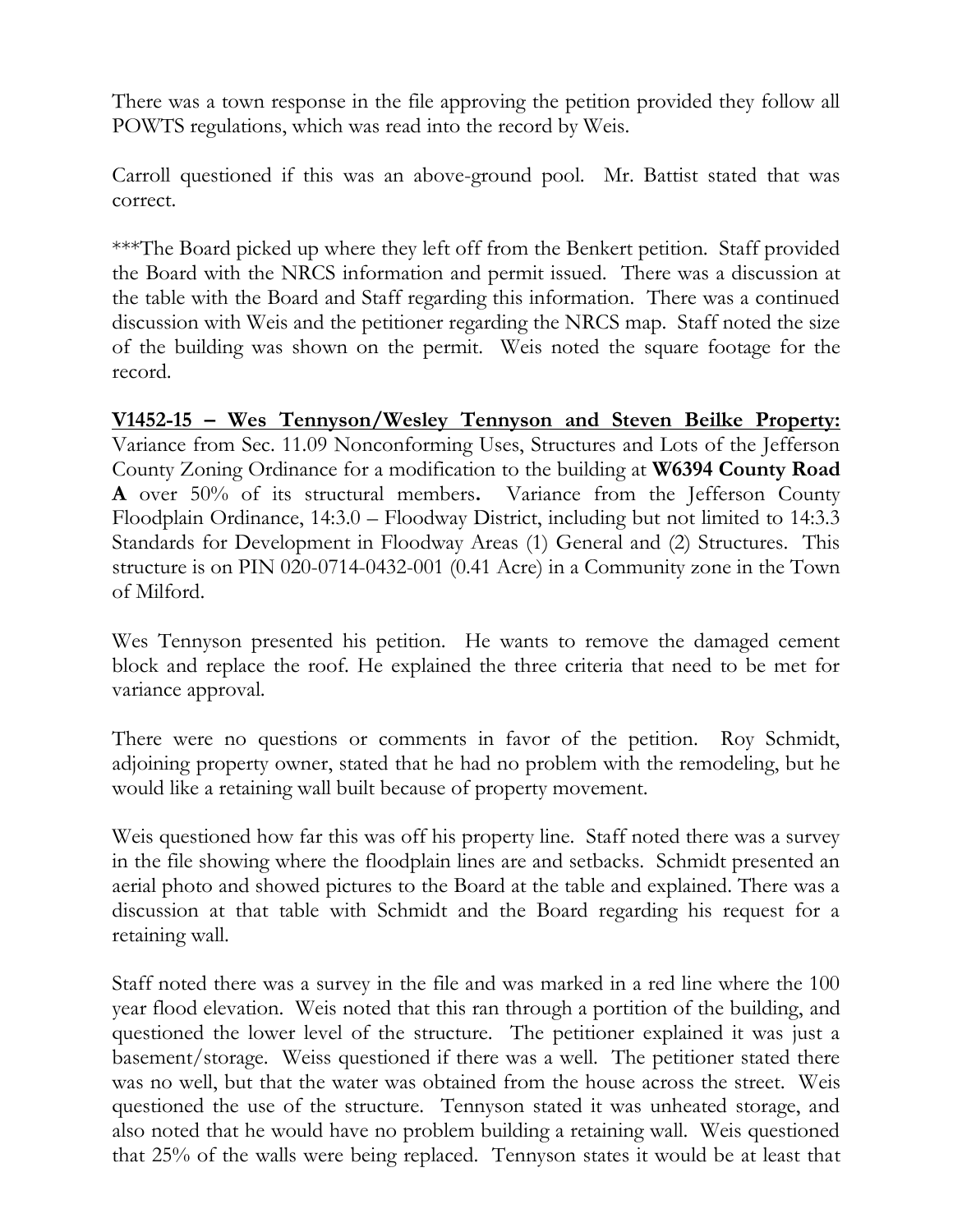much. There was a discussion with Weis and Tennyson regarding how much of the building was being repaired.

There was a response from the DNR in the file, opposing this petition request, which was read into the record by Weis. There was also a town response in the file granting this request and was read into the record by Weis.

Staff report was given by Staff. She stated that a portion of the building was in the floodway, and explained the Floodplain Ordinance requirements.

Weis questioned what would happen if this was not granted. Staff commented that the town has an issue with this property, but the county could let it remain as is. The petitioner responded to the DNR letter. Carroll commented on the requirements of floodway. Zastrow questioned the concerns from the town. Tennyson stated that they want it repaired. Staff commented that it is existing; however, once it's over 50%, it has to meet the ordinance requirements and noted that we have no proof of the structure being flood-proofed.

There was a break  $\omega$  1:30 p.m. Back in session for decisions  $\omega$  1:35 p.m.

# **10. Decisions on Above Petitions (See following pages & files)**

# **11. Adjourn**

Zastrow made motion, seconded by Weis, motion carried 3-0 to adjourn  $\omega$ 3:47 p.m.

**If you have questions regarding these variances, please contact the Zoning Department at 920-674-7113 or 920-674-8638. Variance files referenced on this hearing notice may be viewed in Courthouse Room 201 between the hours of 8:00 a.m. and 4:30 p.m. Monday through Friday, excluding holidays. Materials covering other agenda items can be found at www.jeffersoncountywi.gov.**

The Board may discuss and/or take action on any item specifically listed on the agenda.

# **JEFFFERSON COUNTY ZONING BOARD OF ADJUSTMENT**

Individuals requiring special accommodations for attendance at the meeting should contact the County Administrator at 920-674-7101 at least 24 hours prior to the meeting so appropriate arrangements can be made.

*A digital recording of the meeting will be available in the Zoning Department upon request.*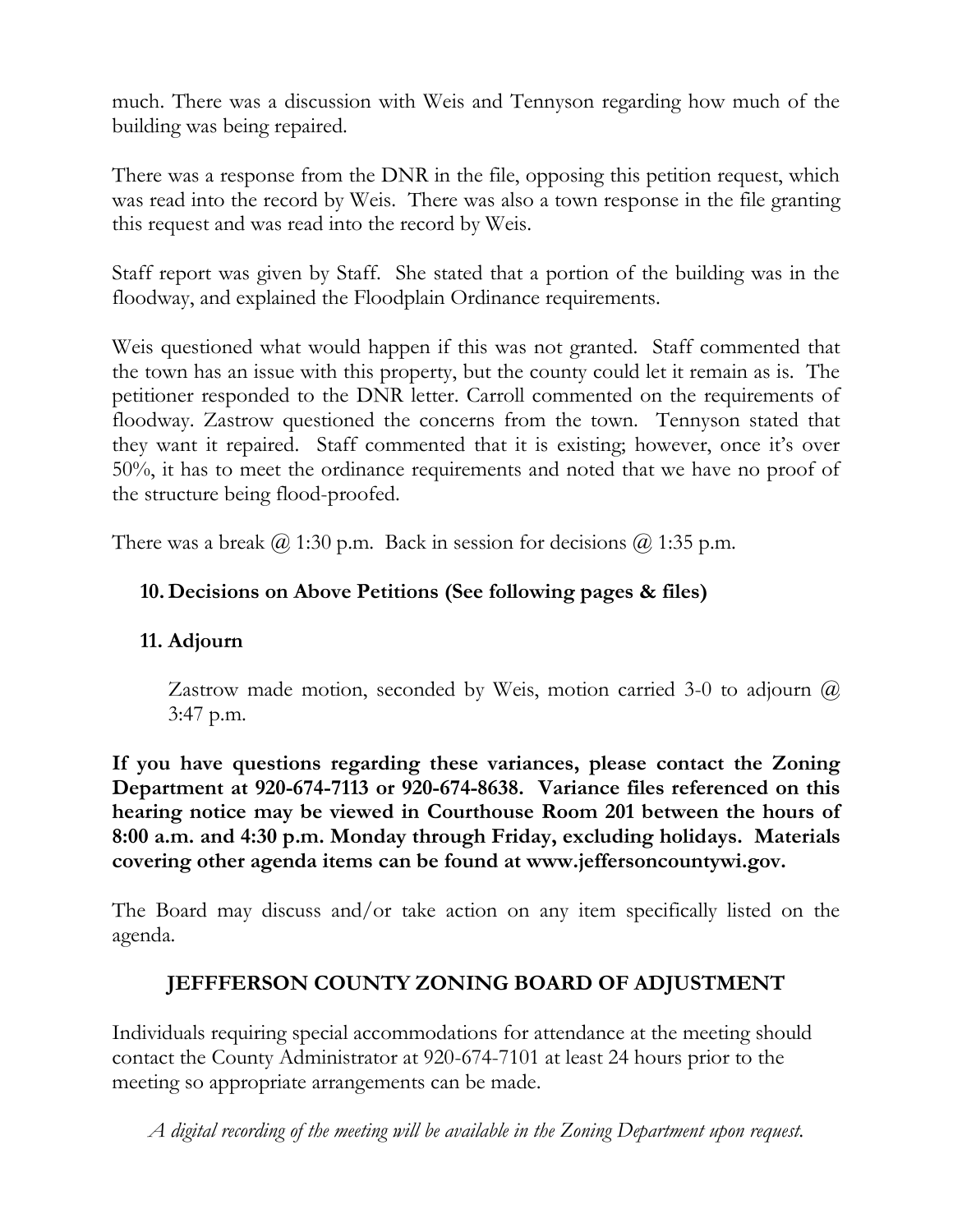Secretary

Date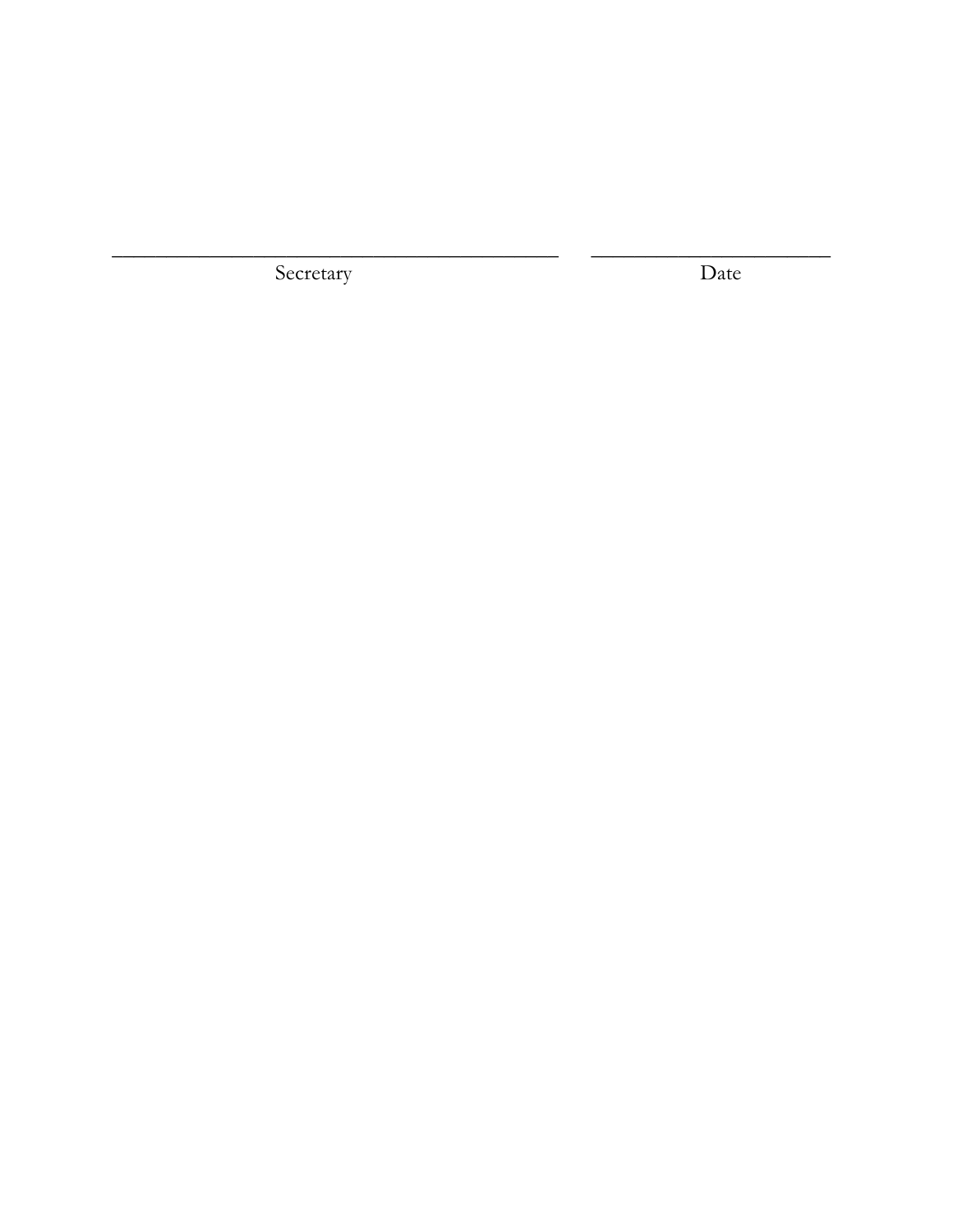### **FINDINGS OF FACT**

| PETITION NO.:                                                                  | 2015 V1444  |  |
|--------------------------------------------------------------------------------|-------------|--|
| <b>HEARING DATE:</b> 04-09-2015                                                |             |  |
|                                                                                |             |  |
| APPLICANT: Judy A. Leikness                                                    |             |  |
|                                                                                |             |  |
| <b>PROPERTY OWNER:</b>                                                         | <b>SAME</b> |  |
|                                                                                |             |  |
| PARCEL (PIN #): 022-0613-3511-000                                              |             |  |
|                                                                                |             |  |
| TOWNSHIP: Oakland                                                              |             |  |
|                                                                                |             |  |
| <b>INTENT OF PETITIONER:</b> To exceed 50% of the structural members and allow |             |  |
| expansion of the house at N2903 CTH J.                                         |             |  |

THE APPLICANT REQUESTS A VARIANCE FROM SECTION 11.09(c) **OF THE JEFFERSON COUNTY ZONING ORDINANCE.**

**THE FEATURES OF THE PROPOSED CONSTRUCTION AND PROPERTY WHICH RELATE TO THE GRANT OR DENIAL OF THE VARIANCE APPLICATION ARE: Currently the residence is in disrepair and the petitioner would like to be able to replace any structural inadequacies they find as they rebuild the structure. In addition, they would like to expand the second story of the residence over other existing first floor footprints. The structure does not meet road setbacks from CTH J or CTH C. In addition, it does not meet rear setbacks. A survey has not been completed for the property. Will there be foundation work? If they find entire walls that aren't structurally sound, will they replace them?** 

**FACTS OR OBSERVATIONS BASED ON SITE INSPECTIONS: Site inspections conducted. Observed property layout & location.**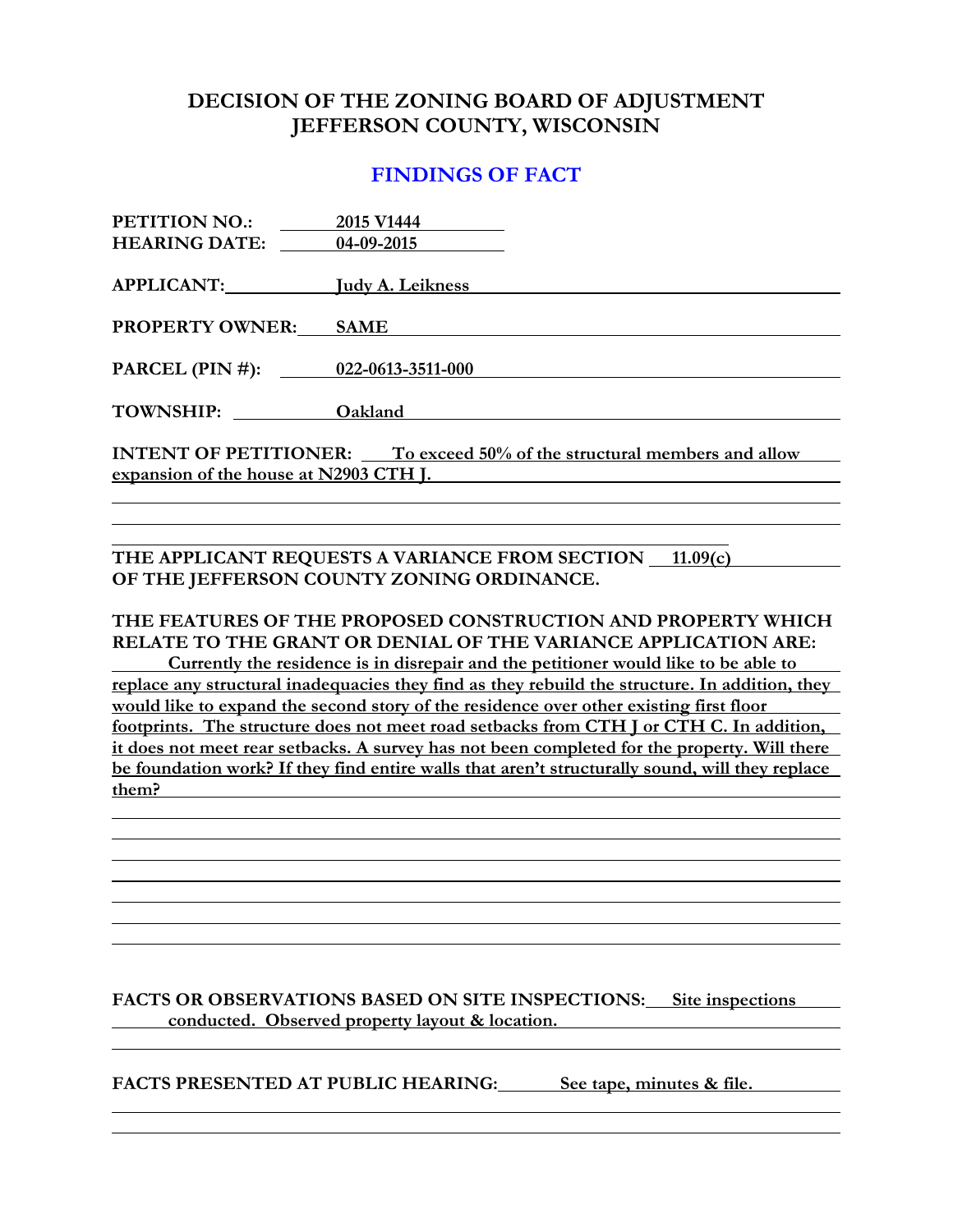- **A. NO VARIANCE MAY BE GRANTED WHICH WOULD HAVE THE EFFECT OF ALLOWING IN ANY DISTRICT A USE NOT PERMITTED IN THAT DISTRICT ---------**
- **B. NO VARIANCE MAY BE GRANTED WHICH WOULD HAVE THE EFFECT OF ALLOWING A USE OF LAND OR PROPERTY WHICH WOULD VIOLATE STATE LAWS OR ADMINISTRATIVE RULES: ---------**
- **C. SUBJECT TO THE ABOVE LIMITATIONS, VARIANCES MAY BE GRANTED WHERE STRICT ENFORCEMENT OF THE TERMS OF THE ORDINANCE RESULTS IN AN UNNECESSARY HARDSHIP & WHERE A VARIANCE IN THE STANDARDS WILL ALLOW THE SPIRIT OF THE ORDINANCE TO BE OBSERVED, SUBSTANTIAL JUSTICE TO BE ACCOMPLISHED, & THE PUBLIC INTEREST NOT VIOLATED.**

**BASED ON THE FINDINGS OF FACT, THE BOARD CONCLUDES THAT:**

- **1. UNNECESSARY HARDSHIP IS PRESENT IN THAT A LITERAL ENFORCEMENT OF THE TERMS OF THE ZONING ORDINANCE WOULD UNREASONABLY PREVENT THE OWNER FROM USING THE PROPERTY FOR A PERMITTED PURPOSE OR WOULD RENDER CONFORMITY WITH SUCH RESTRICTIONS UNNECESSARILY BURDENSOME BECAUSE the shape of the lot does not allow for lateral expansion. It would be a hardship to not be able to remodel the structure and make it more useable to live in.**
- **2. THE HARDSHIP IS DUE TO UNIQUE PHYSICAL LIMITATIONS OF THE PROPERTY RATHER THAN THE CIRCUMSTANCES OF THE APPLICANT BECAUSE it was subdivided in an unusual shape and expansion. County Road C limits expansion of the structure. The lot is an unusual size and shaped parcel for historical reasons. It's a small lot size that does not allow for other additions.**
- **3. THE VARIANCE WILL NOT BE CONTRARY TO THE PUBLIC INTEREST AS EXPRESSED BY THE PURPOSE AND INTENT OF THE ZONING ORDINANCE BECAUSE There will be no further expansion of the structure in the ROW. It makes the structure safer and compliant with building codes. There will be no hazards because it does not restrict visibility.**

**\*A VARIANCE MAY BE GRANTED IF ALL THESE CONDITIONS ARE MET\***

**DECISION: THE REQUESTED VARIANCE IS GRANTED.**

**MOTION: Carroll SECOND: Zastrow VOTE: 3-0**

**CONDITIONS OF APPROVAL/DENIAL:**

**SIGNED: DATE: 04-09-2015**

 **VICE-CHAIRPERSON**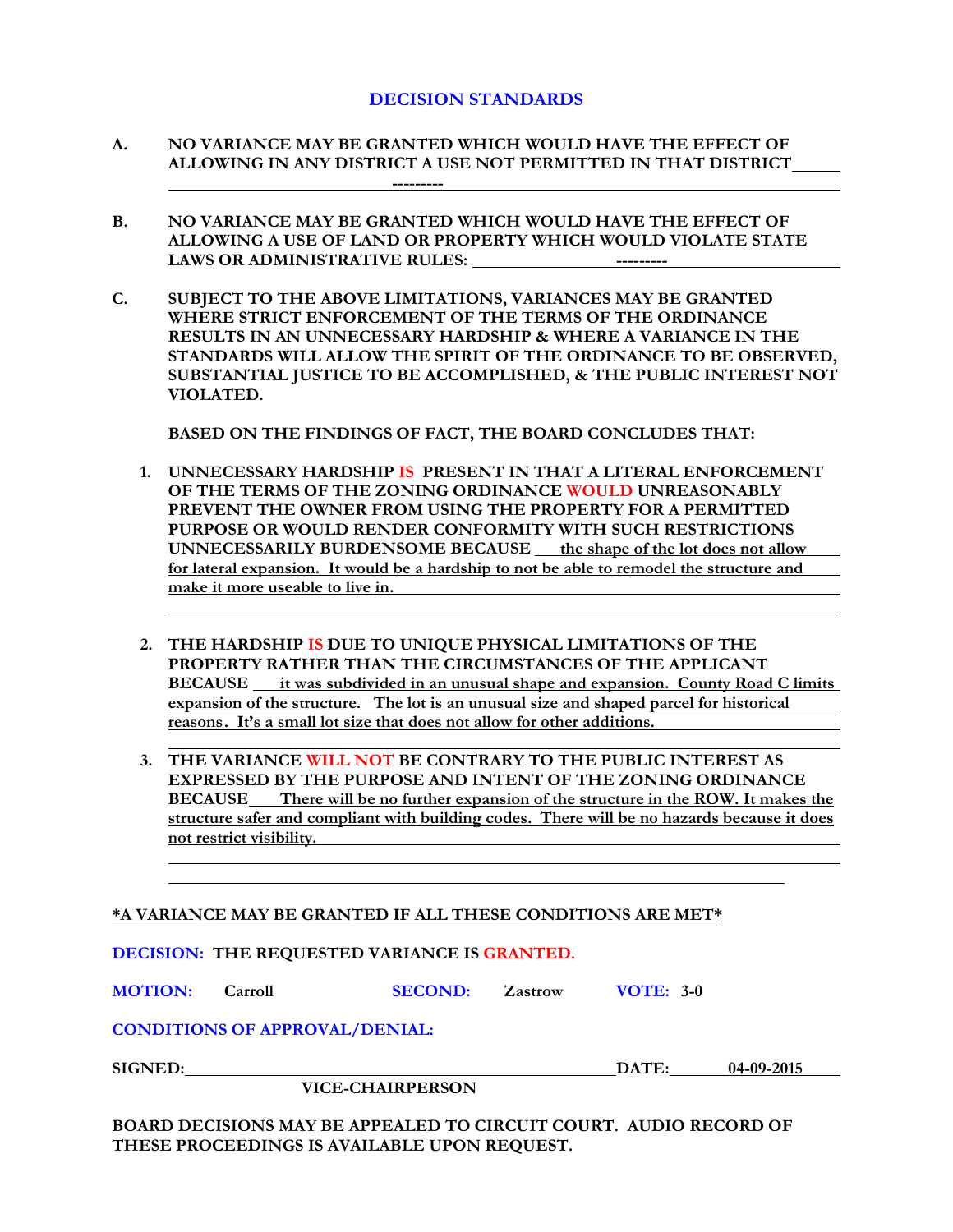### **FINDINGS OF FACT**

| PETITION NO.:<br><b>HEARING DATE:</b>                                                                                        | 2015 V1447<br>$04-09-2015$ |  |
|------------------------------------------------------------------------------------------------------------------------------|----------------------------|--|
|                                                                                                                              |                            |  |
| APPLICANT: [udy A. Leikness]                                                                                                 |                            |  |
| <b>PROPERTY OWNER:</b>                                                                                                       | <b>SAME</b>                |  |
| PARCEL (PIN #): 022-0613-3511-000                                                                                            |                            |  |
| TOWNSHIP:                                                                                                                    | Oakland                    |  |
| <b>INTENT OF PETITIONER:</b> To construct a deck at less than the required right-of-<br>way and centerline setbacks to CTH C |                            |  |
|                                                                                                                              |                            |  |

THE APPLICANT REQUESTS A VARIANCE FROM SECTION 11.07(d)2 OF THE **JEFFERSON COUNTY ZONING ORDINANCE.**

**THE FEATURES OF THE PROPOSED CONSTRUCTION AND PROPERTY WHICH RELATE TO THE GRANT OR DENIAL OF THE VARIANCE APPLICATION ARE: The petitioner is asking for a deck closer to the road than the existing residence. On the site plan, there are no setbacks listed from either the right-of-way or centerline. The required setback is 50 feet from the right-of-way and 110 feet from the centerline.** 

**FACTS OR OBSERVATIONS BASED ON SITE INSPECTIONS: Site inspections conducted. Observed property layout & location.**

FACTS PRESENTED AT PUBLIC HEARING: See tape, minutes & file.

<u> 1980 - Johann Barn, mars ann an t-Amhain Aonaich an t-Aonaich an t-Aonaich an t-Aonaich an t-Aonaich an t-Aon</u>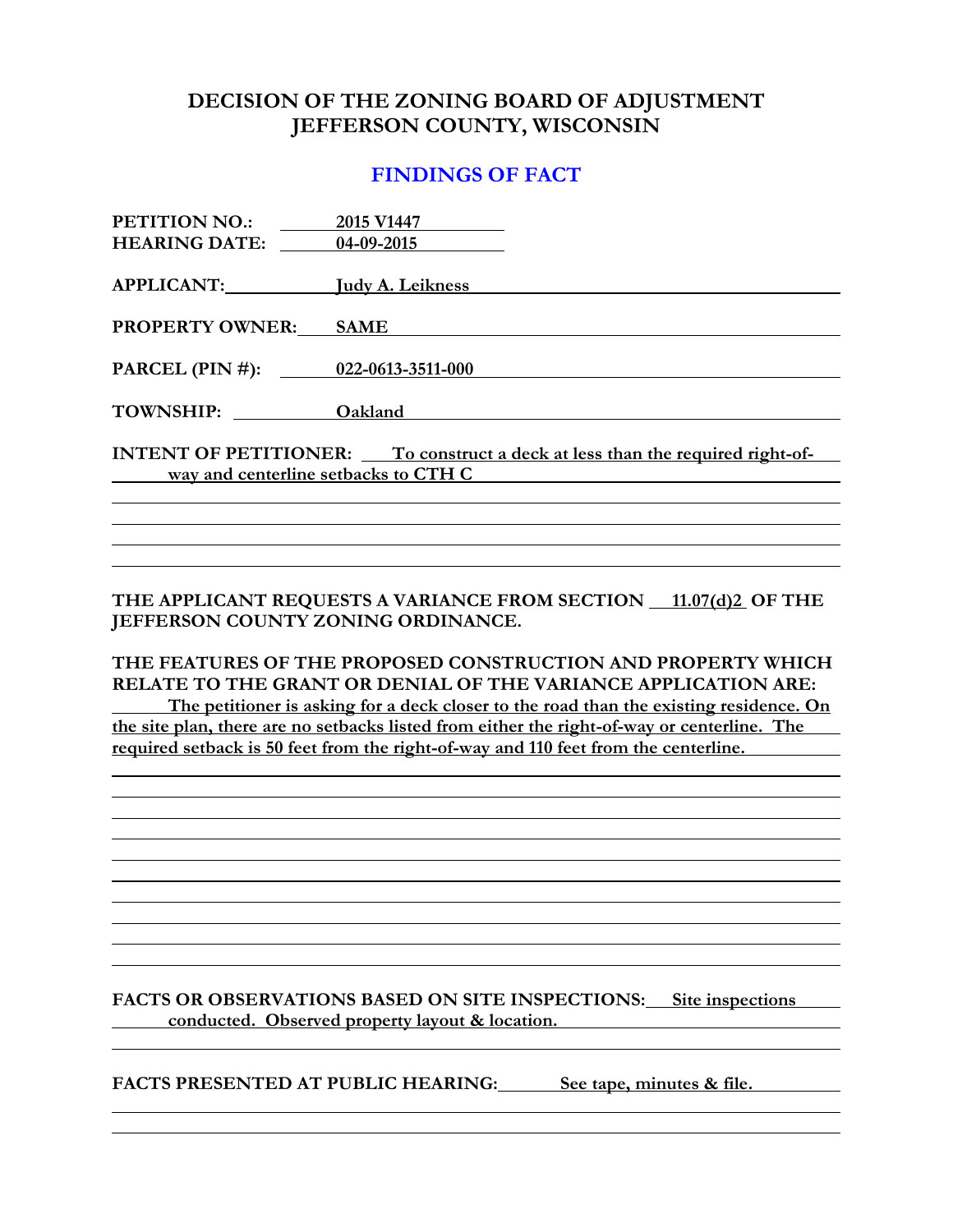- **A. NO VARIANCE MAY BE GRANTED WHICH WOULD HAVE THE EFFECT OF ALLOWING IN ANY DISTRICT A USE NOT PERMITTED IN THAT DISTRICT ---------**
- **B. NO VARIANCE MAY BE GRANTED WHICH WOULD HAVE THE EFFECT OF ALLOWING A USE OF LAND OR PROPERTY WHICH WOULD VIOLATE STATE LAWS OR ADMINISTRATIVE RULES:** ----------
- **C. SUBJECT TO THE ABOVE LIMITATIONS, VARIANCES MAY BE GRANTED WHERE STRICT ENFORCEMENT OF THE TERMS OF THE ORDINANCE RESULTS IN AN UNNECESSARY HARDSHIP & WHERE A VARIANCE IN THE STANDARDS WILL ALLOW THE SPIRIT OF THE ORDINANCE TO BE OBSERVED, SUBSTANTIAL JUSTICE TO BE ACCOMPLISHED, & THE PUBLIC INTEREST NOT VIOLATED.**

**BASED ON THE FINDINGS OF FACT, THE BOARD CONCLUDES THAT:**

**1. UNNECESSARY HARDSHIP IS PRESENT IN THAT A LITERAL ENFORCEMENT OF THE TERMS OF THE ZONING ORDINANCE WOULD UNREASONABLY PREVENT THE OWNER FROM USING THE PROPERTY FOR A PERMITTED PURPOSE OR WOULD RENDER CONFORMITY WITH SUCH RESTRICTIONS UNNECESSARILY BURDENSOME BECAUSE it would be a hardship not to have an entry/access to the house. The proposed deck or stoop request is reasonable. It will offer a good access to the house from both entrances. It will be safer than a stoop.**

**Carroll was opposed because he felt that it would be an intrusion into the ROW. There are other options for a doorway.**

**2. THE HARDSHIP IS DUE TO UNIQUE PHYSICAL LIMITATIONS OF THE PROPERTY**  RATHER THAN THE CIRCUMSTANCES OF THE APPLICANT BECAUSE the setbacks are **non-conforming due to the uniqueness of the lot both in size and shape. The highway configurations were done after the house existed.**

**Carroll was opposed because the deck can be placed on the property out of the ROW**

**3. THE VARIANCE WILL NOT BE CONTRARY TO THE PUBLIC INTEREST AS EXPRESSED BY THE PURPOSE AND INTENT OF THE ZONING ORDINANCE BECAUSE a good access makes it safer and it does not restrict the vision corner.**

**Carroll was opposed because it is an intrusion into CTH C. See notes from the Highway Department.**

#### **\*A VARIANCE MAY BE GRANTED IF ALL THESE CONDITIONS ARE MET\***

**DECISION: THE REQUESTED VARIANCE IS GRANTED.**

**Motion was made by Carroll to deny. Motion did not receive a second, and motion was withdrawn.**

**MOTION: Weis SECOND: Zastrow VOTE: 2-1**

#### **CONDITIONS OF APPROVAL/DENIAL:**

**SIGNED: DATE: 04-09-2015**

**VICE-CHAIRPERSON**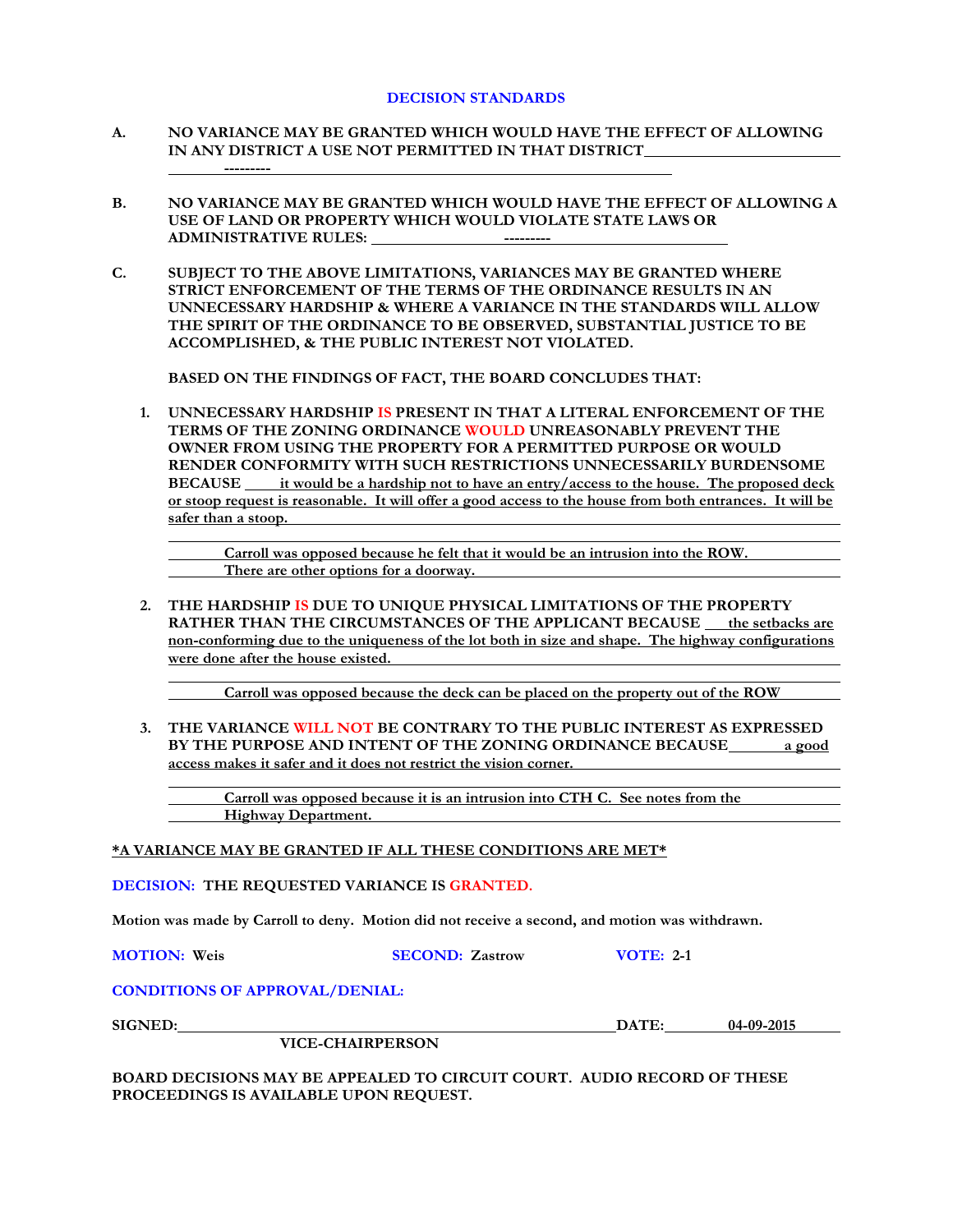### **FINDINGS OF FACT**

| <b>PETITION NO.:</b>                                                                   | 2015 V1450                          |  |
|----------------------------------------------------------------------------------------|-------------------------------------|--|
| <b>HEARING DATE:</b> 04-09-2015                                                        |                                     |  |
|                                                                                        |                                     |  |
|                                                                                        | APPLICANT: Frederick & Mary Benkert |  |
|                                                                                        |                                     |  |
| <b>PROPERTY OWNER:</b>                                                                 | <b>SAME</b>                         |  |
|                                                                                        |                                     |  |
| PARCEL (PIN #): 010-0615-3611-000                                                      |                                     |  |
|                                                                                        |                                     |  |
| TOWNSHIP: Hebron                                                                       |                                     |  |
|                                                                                        |                                     |  |
| <b>INTENT OF PETITIONER:</b> An after-the-fact variance to sanction the placement of a |                                     |  |
| 40' x 50' detached agricultural structure.                                             |                                     |  |

### **THE APPLICANT REQUESTS A VARIANCE FROM SECTION 11.04 (f)(6) OF THE JEFFERSON COUNTY ZONING ORDINANCE.**

**THE FEATURES OF THE PROPOSED CONSTRUCTION AND PROPERTY WHICH RELATE TO THE GRANT OR DENIAL OF THE VARIANCE APPLICATION ARE: On June 9, 2005, the Jefferson County Board of Adjustment granted a variance for said detached structure because it was being placed on a lot width less than 200 feet. A Zoning and Land Use permit was issued on June 14, 2005 showing the proposed structure would be 22 feet from the property line. In 2012, the neighboring property owner submitted a plat of survey of the lot line showing the structure being over the neighbor's lot line whereas the required setback is 20 feet in an A-1 zone. On February 23, 2013, the Planning and Zoning Department sent a violation letter to Mr. & Mrs. Bankert. The Bankert's notified the Zoning Department that legal action was forthcoming. On June 12, 2014, Michelle Staff testified in court regarding the setbacks and uses allowed in an A-1 zone. In addition, Staff answered questions from Judge Hue regarding variances. Judge Hue wrote a letter to the Jefferson County Board of Adjustment regarding the Bankert's variance request. (See file)**

### **FACTS OR OBSERVATIONS BASED ON SITE INSPECTIONS: Site inspections conducted. Observed property layout & location.**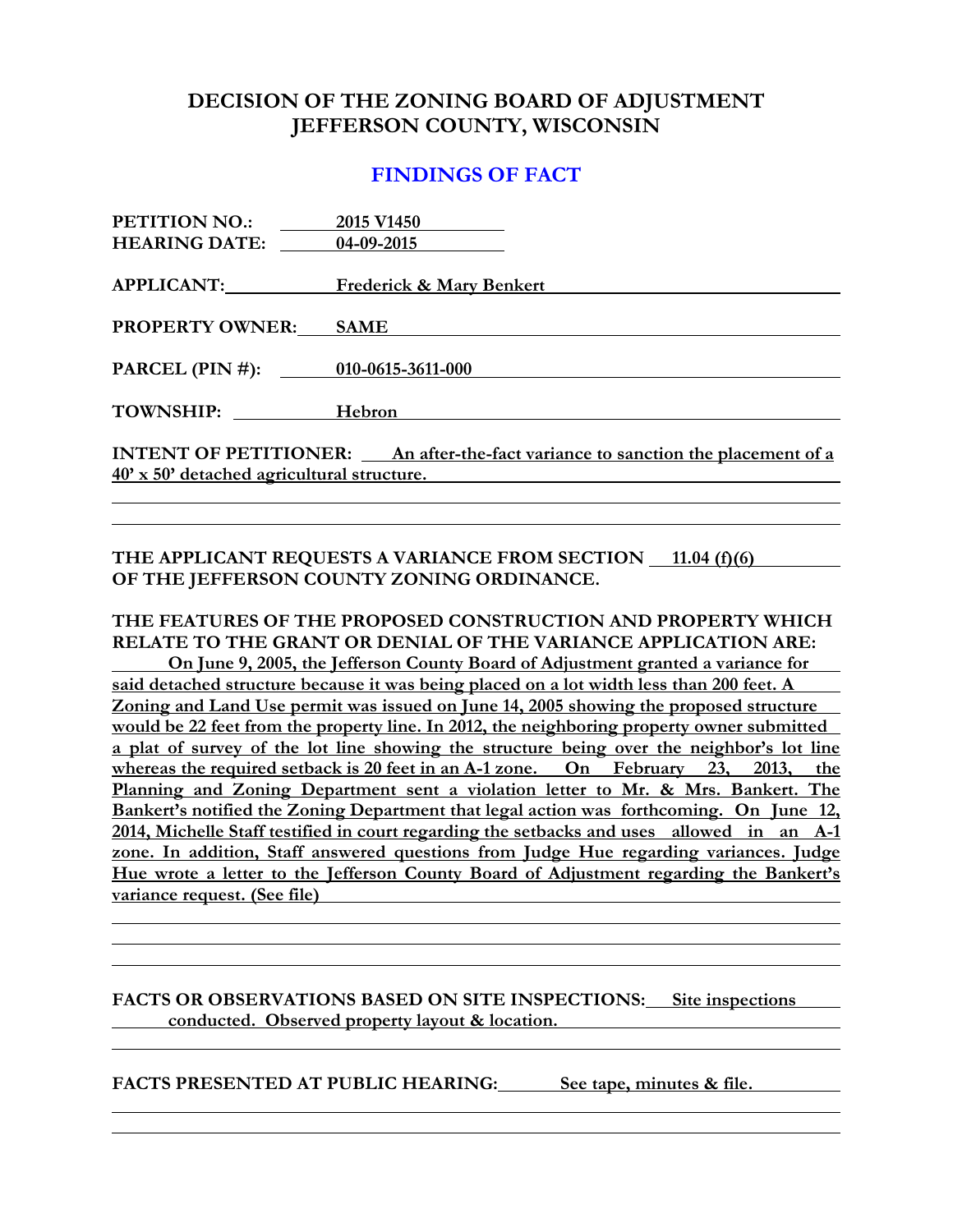- **A. NO VARIANCE MAY BE GRANTED WHICH WOULD HAVE THE EFFECT OF ALLOWING IN ANY DISTRICT A USE NOT PERMITTED IN THAT DISTRICT ---------**
- **B. NO VARIANCE MAY BE GRANTED WHICH WOULD HAVE THE EFFECT OF ALLOWING A USE OF LAND OR PROPERTY WHICH WOULD VIOLATE STATE LAWS OR ADMINISTRATIVE RULES:**
- **C. SUBJECT TO THE ABOVE LIMITATIONS, VARIANCES MAY BE GRANTED WHERE STRICT ENFORCEMENT OF THE TERMS OF THE ORDINANCE RESULTS IN AN UNNECESSARY HARDSHIP & WHERE A VARIANCE IN THE STANDARDS WILL ALLOW THE SPIRIT OF THE ORDINANCE TO BE OBSERVED, SUBSTANTIAL JUSTICE TO BE ACCOMPLISHED, & THE PUBLIC INTEREST NOT VIOLATED.**

**BASED ON THE FINDINGS OF FACT, THE BOARD CONCLUDES THAT:**

- **1. UNNECESSARY HARDSHIP IS PRESENT IN THAT A LITERAL ENFORCEMENT OF THE TERMS OF THE ZONING ORDINANCE WOULD UNREASONABLY PREVENT THE OWNER FROM USING THE PROPERTY FOR A PERMITTED PURPOSE OR WOULD RENDER CONFORMITY WITH SUCH RESTRICTIONS UNNECESSARILY BURDENSOME BECAUSE** due diligence at the early stages of **permitting and wetland delineation were not practiced by government bodies. The property boundaries were established by NRCS. The owner believed their survey was correct.**
- **2. THE HARDSHIP IS DUE TO UNIQUE PHYSICAL LIMITATIONS OF THE PROPERTY RATHER THAN THE CIRCUMSTANCES OF THE APPLICANT BECAUSE of the wetlands. The applicant followed all requirements made by the county.**

**Weis did not feel they met hardship due to the fact that it is not unique to the lot. The owners/County/NRCS did not do due diligence in determining the actual lot line and building site.**

**3. THE VARIANCE WILL BE CONTRARY TO THE PUBLIC INTEREST AS EXPRESSED BY THE PURPOSE AND INTENT OF THE ZONING ORDINANCE BECAUSE the structure has existed since 2005. It has no effect on public interest. The court order provided settlement and agreement to sell the land.**

**Weis felt this was caused by a serious conflict between the individual property owners.**

**\*A VARIANCE MAY BE GRANTED IF ALL THESE CONDITIONS ARE MET\***

**DECISION: THE REQUESTED VARIANCE IS GRANTED.**

**MOTION: Carroll SECOND: Zastrow VOTE: 2-1**

### **CONDITIONS OF APPROVAL/DENIAL:**

**VICE-CHAIRPERSON**

**SIGNED: DATE: 04-09-2015**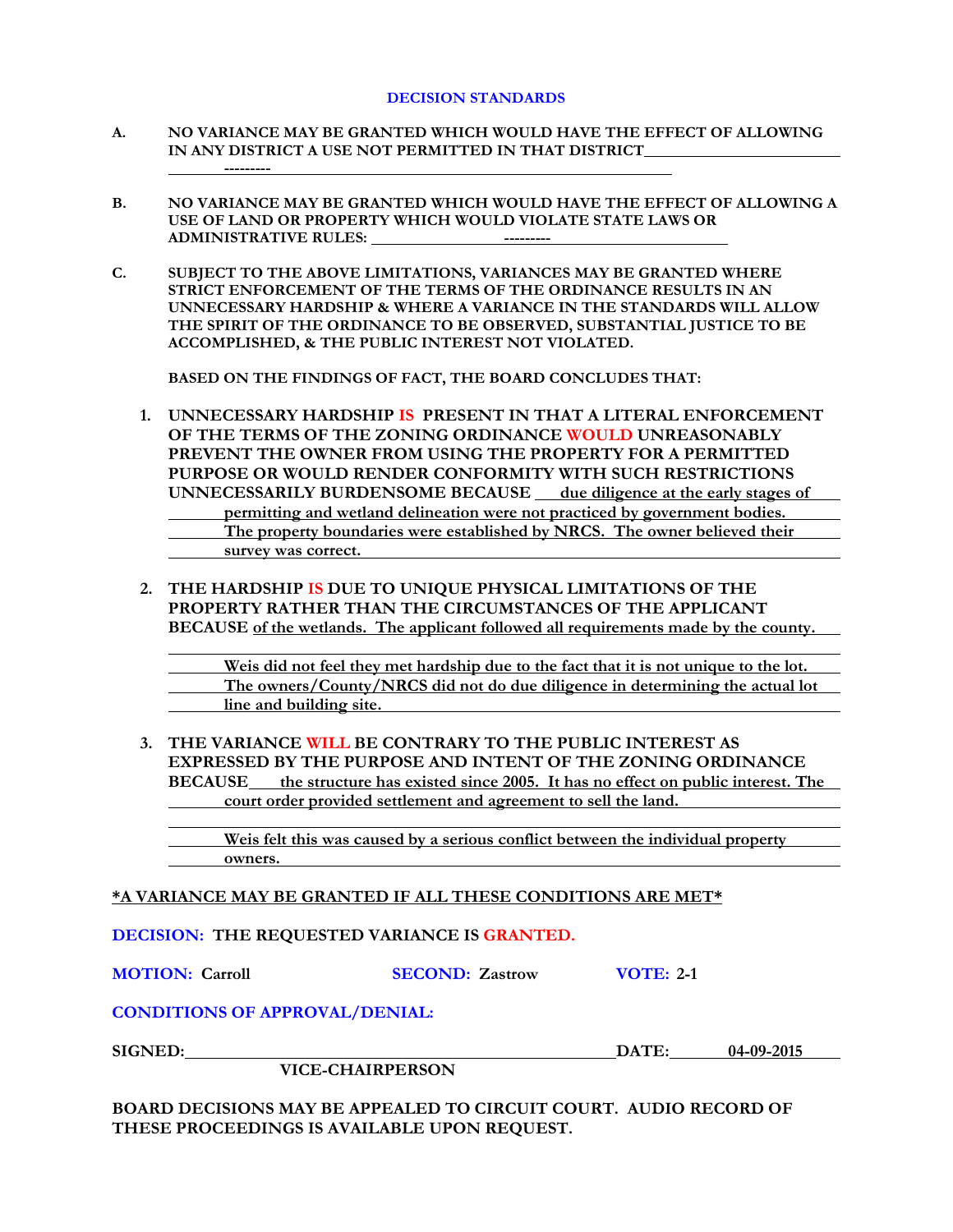### **FINDINGS OF FACT**

| <b>PETITION NO.:</b>                                                               | 2015 V1451              |
|------------------------------------------------------------------------------------|-------------------------|
| <b>HEARING DATE:</b>                                                               | 04-09-2015              |
| <b>APPLICANT:</b>                                                                  | Philip & Deanna Battist |
| <b>PROPERTY OWNER:</b>                                                             | Battist Farms, Inc.     |
| PARCEL (PIN #): $\qquad \qquad$                                                    | 018-0713-0744-000       |
| TOWNSHIP:                                                                          | <b>Lake Mills</b>       |
| <b>INTENT OF PETITIONER:</b><br>To place a pool within the road setbacks of CTH B. |                         |
|                                                                                    |                         |
|                                                                                    |                         |

**THE APPLICANT REQUESTS A VARIANCE FROM SECTION**  $\_$  **11.07(d)**  $\_$  **OF THE JEFFERSON COUNTY ZONING ORDINANCE.**

### **THE FEATURES OF THE PROPOSED CONSTRUCTION AND PROPERTY WHICH RELATE TO THE GRANT OR DENIAL OF THE VARIANCE APPLICATION ARE:**

**The petitioner would like to place a pool at 93 feet from the centerline and 46 feet from the right-of-way of County Highway B, whereas the required setback is 110 feet from the centerline and 50 feet from the right-of-way. Currently there are two residences on the farm. Where the pool is proposed is next to W9352 County Highway B which was constructed in 1998. North of County Highway B, the farm consistence of approximately 110 acres.** 

**FACTS OR OBSERVATIONS BASED ON SITE INSPECTIONS: Site inspections conducted. Observed property layout & location.**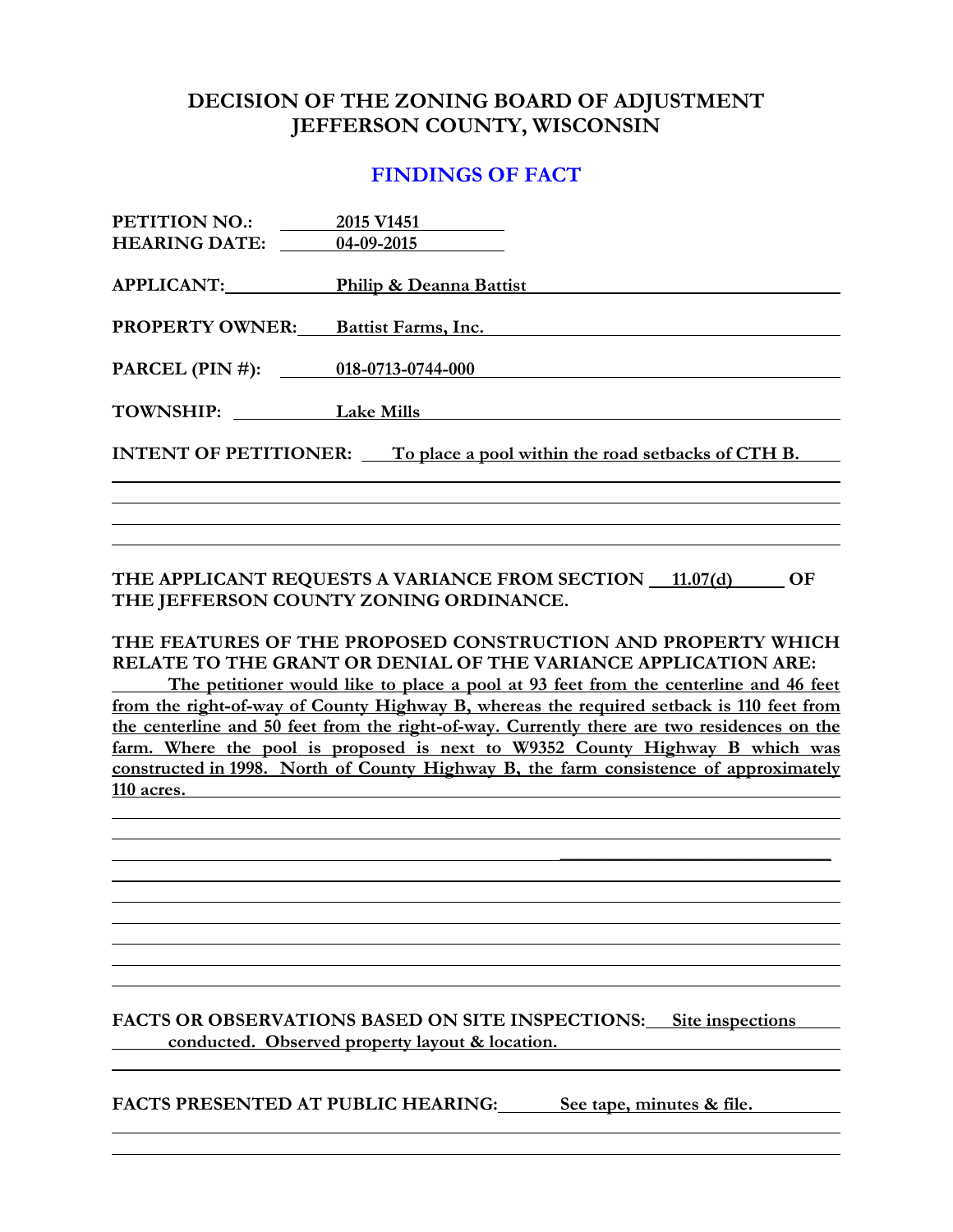- **A. NO VARIANCE MAY BE GRANTED WHICH WOULD HAVE THE EFFECT OF ALLOWING IN ANY DISTRICT A USE NOT PERMITTED IN THAT DISTRICT ---------**
- **B. NO VARIANCE MAY BE GRANTED WHICH WOULD HAVE THE EFFECT OF ALLOWING A USE OF LAND OR PROPERTY WHICH WOULD VIOLATE STATE LAWS OR ADMINISTRATIVE RULES: ---------**
- **C. SUBJECT TO THE ABOVE LIMITATIONS, VARIANCES MAY BE GRANTED WHERE STRICT ENFORCEMENT OF THE TERMS OF THE ORDINANCE RESULTS IN AN UNNECESSARY HARDSHIP & WHERE A VARIANCE IN THE STANDARDS WILL ALLOW THE SPIRIT OF THE ORDINANCE TO BE OBSERVED, SUBSTANTIAL JUSTICE TO BE ACCOMPLISHED, & THE PUBLIC INTEREST NOT VIOLATED.**

**BASED ON THE FINDINGS OF FACT, THE BOARD CONCLUDES THAT:**

- **1. UNNECESSARY HARDSHIP IS PRESENT IN THAT A LITERAL ENFORCEMENT OF THE TERMS OF THE ZONING ORDINANCE WOULD UNREASONABLY PREVENT THE OWNER FROM USING THE PROPERTY FOR A PERMITTED PURPOSE OR WOULD RENDER CONFORMITY WITH SUCH RESTRICTIONS UNNECESSARILY BURDENSOME BECAUSE of the underlying water, electric, and**  septic limits a safe site to place the pool. It would be a hardship not to have a pool.
- **2. THE HARDSHIP IS DUE TO UNIQUE PHYSICAL LIMITATIONS OF THE PROPERTY RATHER THAN THE CIRCUMSTANCES OF THE APPLICANT BECAUSE of the farm operations, it indicates a site remote from farm activity. It is also due to the existing house placement, septic and utilities. It's the safest place to locate a pool. The highway is too close.**
- **3. THE VARIANCE WILL NOT BE CONTRARY TO THE PUBLIC INTEREST AS EXPRESSED BY THE PURPOSE AND INTENT OF THE ZONING ORDINANCE BECAUSE it's an above-ground pool that may be easily relocated and it's not an eyesore. There's no effect on public safety.**

#### **\*A VARIANCE MAY BE GRANTED IF ALL THESE CONDITIONS ARE MET\***

**MOTION: Carroll SECOND: Zastrow VOTE: 3-0**

**CONDITIONS OF APPROVAL/DENIAL:**

**SIGNED: DATE: 04-09-2015**

**VICE-CHAIRPERSON**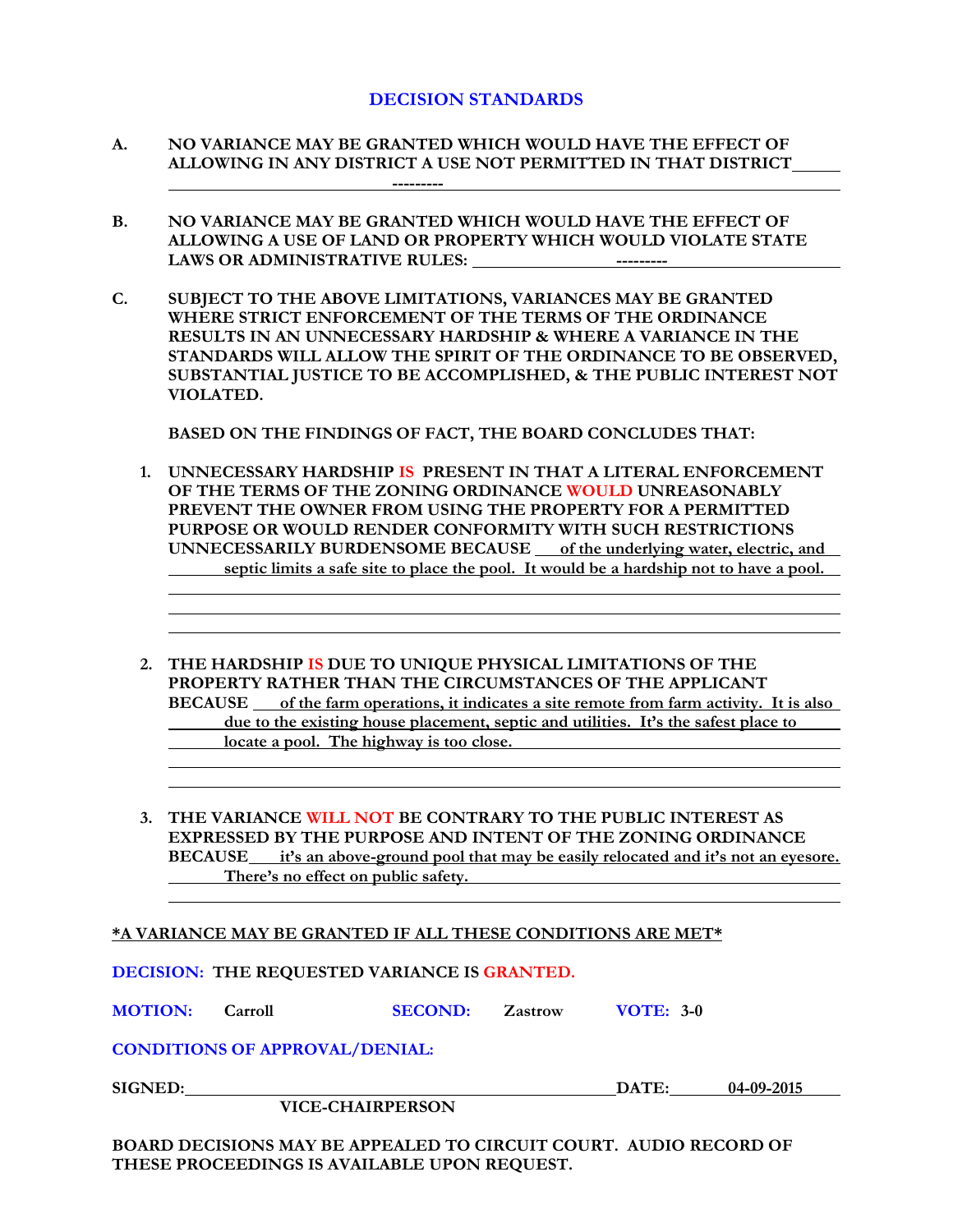### **FINDINGS OF FACT**

| PETITION NO.:                                                                     | 2015 V1452                                 |  |
|-----------------------------------------------------------------------------------|--------------------------------------------|--|
| <b>HEARING DATE:</b>                                                              | 04-09-2015                                 |  |
|                                                                                   |                                            |  |
| APPLICANT: Wes Tennyson                                                           |                                            |  |
|                                                                                   |                                            |  |
| <b>PROPERTY OWNER:</b>                                                            | <b>Wesley Tennyson &amp; Steven Beilke</b> |  |
| PARCEL (PIN #): $020-0714-0432-001$                                               |                                            |  |
|                                                                                   |                                            |  |
| TOWNSHIP:                                                                         | Milford                                    |  |
|                                                                                   |                                            |  |
| <b>INTENT OF PETITIONER:</b> To repair existing structure over 50% of the EAV and |                                            |  |
| structural members and to allow a structure within the floodway.                  |                                            |  |
|                                                                                   |                                            |  |

**THE APPLICANT REQUESTS A VARIANCE FROM SECTION 14.3.3 and 11.09 OF THE JEFFERSON COUNTY FLOOD PLAIN AND ZONING ORDINANCE.**

**THE FEATURES OF THE PROPOSED CONSTRUCTION AND PROPERTY WHICH RELATE TO THE GRANT OR DENIAL OF THE VARIANCE APPLICATION ARE: The petitioner would like to repair the existing structure over 50% of the structural**

**members and EAV. The EAV of the structure is \$30,100 and the proposed work is estimated at \$45,000. The northwest portion of the structure is currently in the floodway of the Crawfish River. The petitioner is not proposing any floodproofing, just repairing the structure. Once a floodplain structure exceeds 50% of the EAV, it is required to meet all floodplain provisions. Only water dependent structures are permitted in the floodway and must meet Section 14.3.3 of the floodplain ordinance. The first floor of the structure is above the floodplain elevation but a portion of the foundation that is to be repaired is within the floodway.** 

**FACTS OR OBSERVATIONS BASED ON SITE INSPECTIONS: Site inspections conducted. Observed property layout & location.**